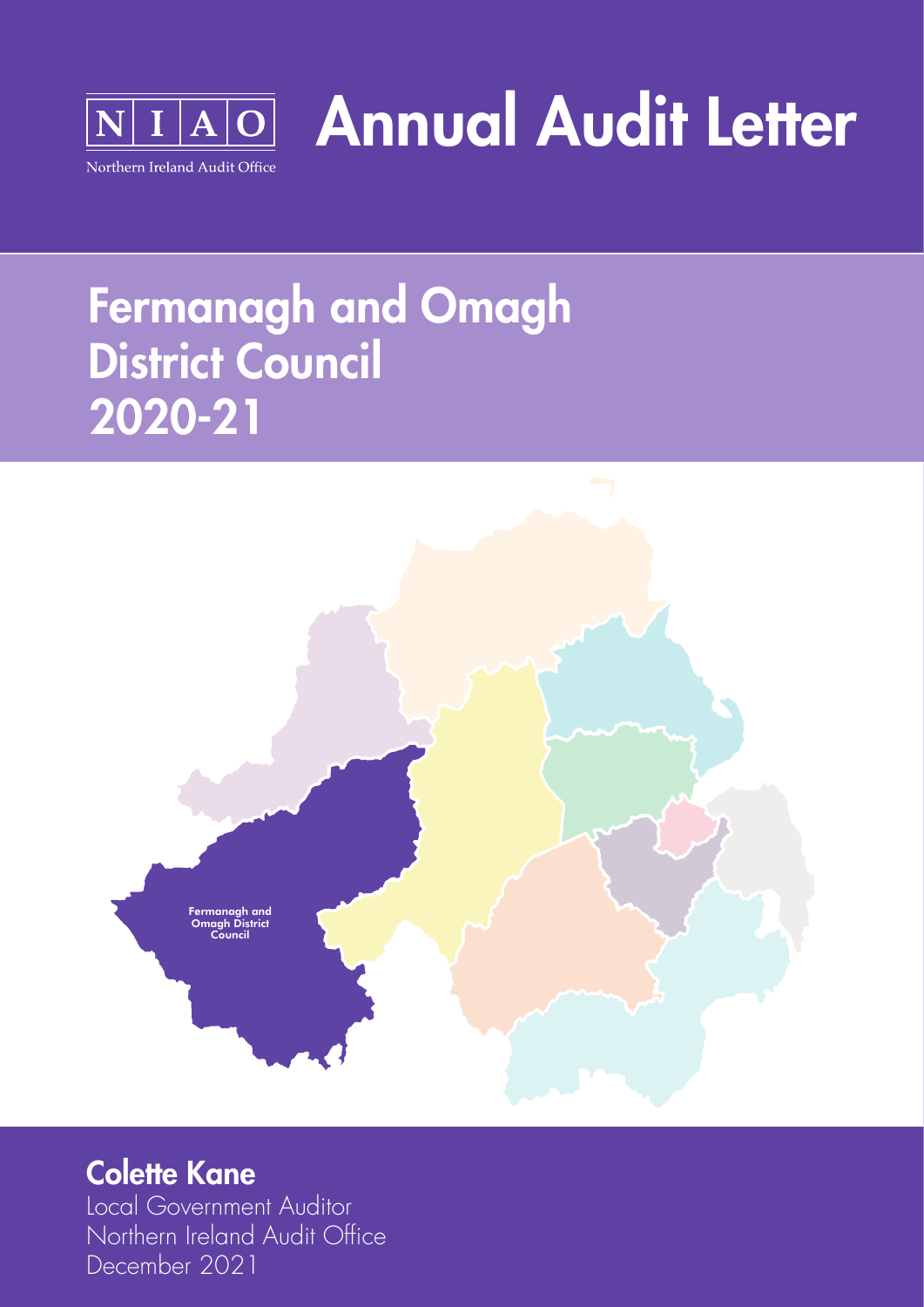### **Contents**

|                                               | Page         |
|-----------------------------------------------|--------------|
| <b>Key Messages</b>                           | $\mathbf{3}$ |
| <b>Introduction</b>                           | 4            |
| <b>Audit of Financial Statements</b>          | 5            |
| Work on economy, efficiency and effectiveness | 7            |
| <b>Governance</b>                             | 8            |
| Other areas of audit interest                 | 9            |
| <b>Outlook</b>                                |              |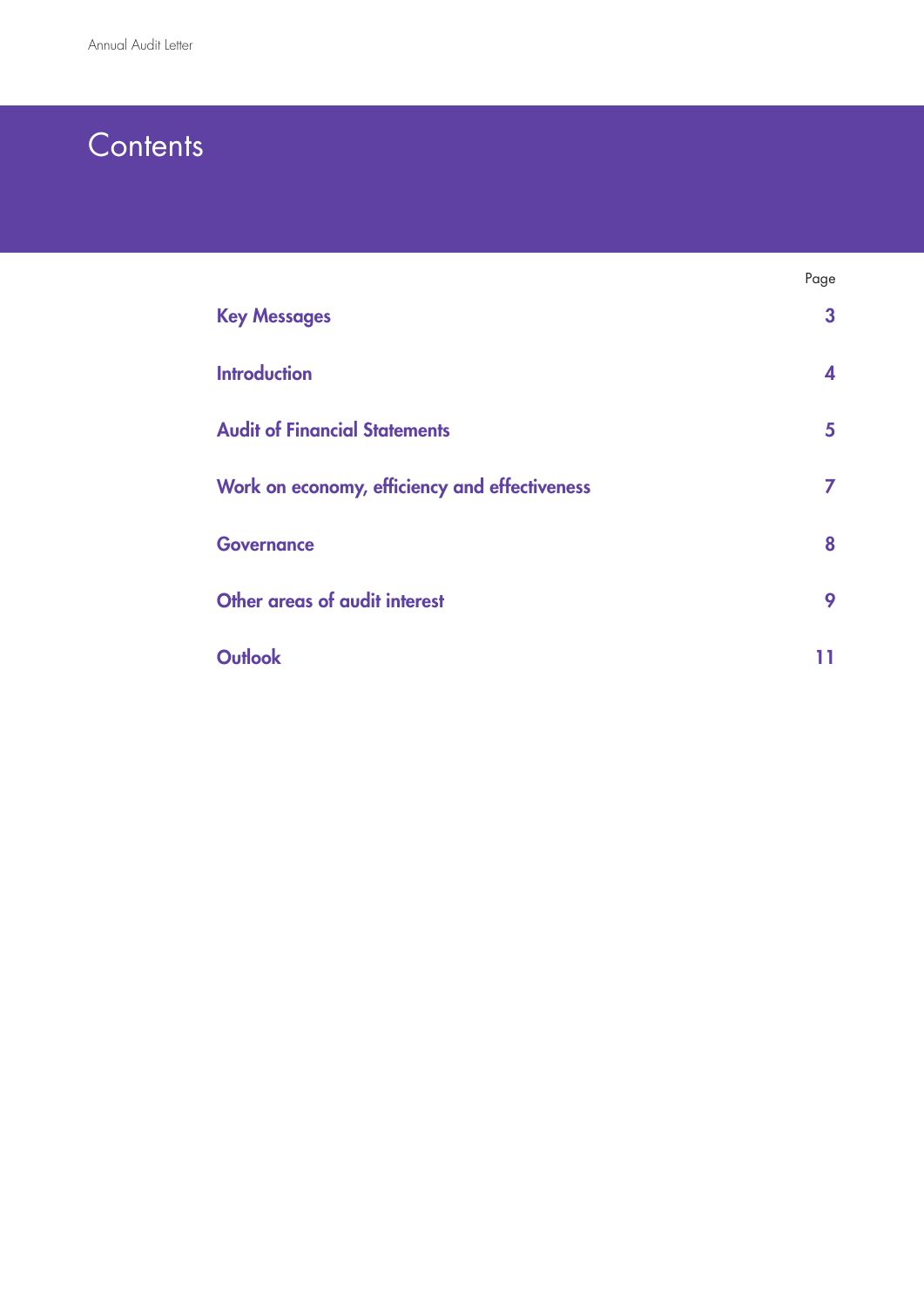

### Key messages

**Audit of Financial Statements** 

The 2020-21 financial statements were certified without qualification as noted in my audit report. Key statistics from the accounts are outlined on page 6.

Work on economy, efficiency and effectiveness

The Council has in place proper arrangements to secure economy, efficiency and effectiveness in the use of its resources.

The governance statement reflects compliance with Governance relevant guidance standards.

Other areas of audit interest

- Absenteeism figures for 2020-21.
- The latest National Fraud Initiative.
- The Local Government Auditor's Report for the year to 31 March 2021 was published on 21 December 2021.

- Brexit considerations.
- COVID-19 considerations. Outlook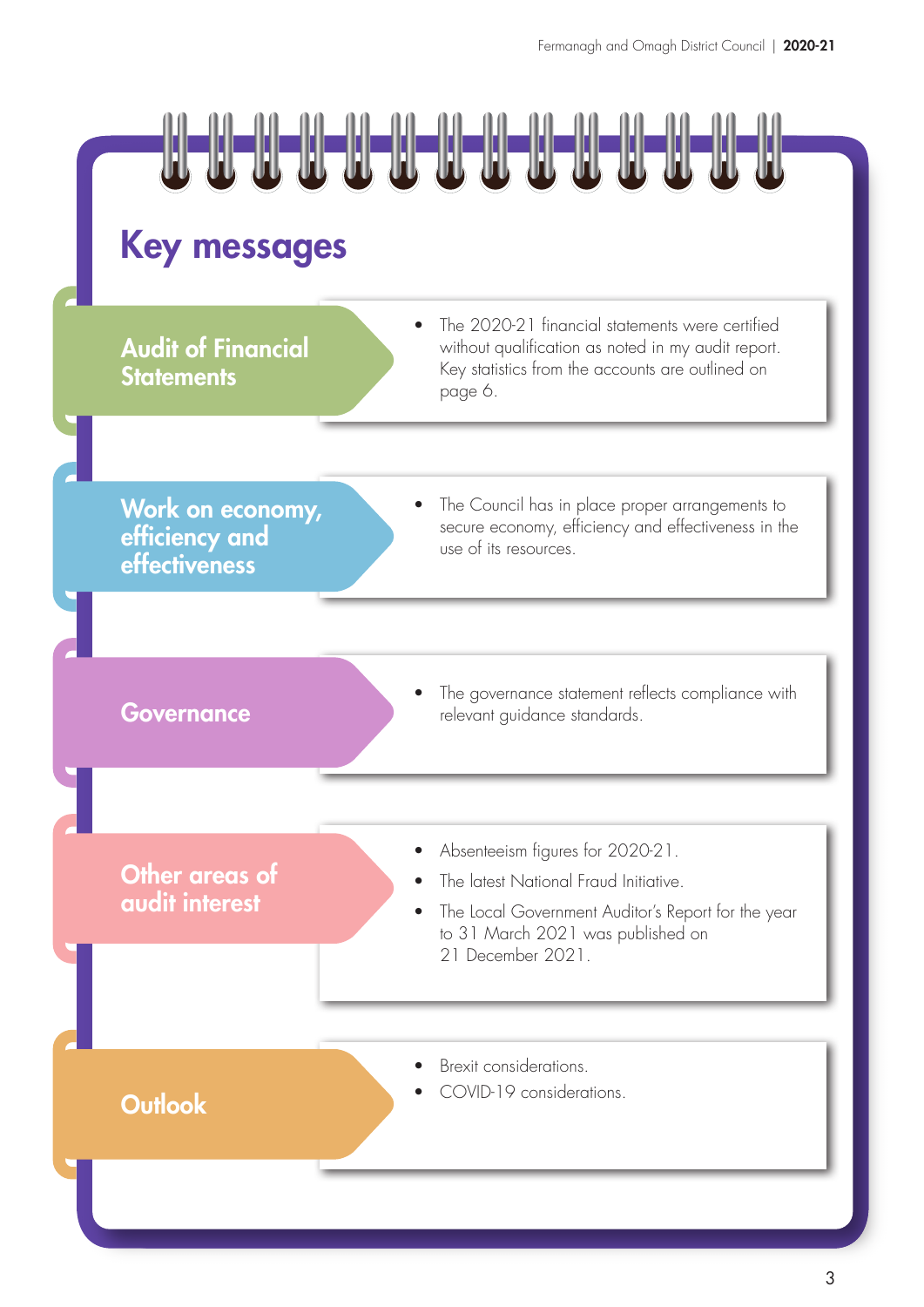# **Introduction**

- 1. As Local Government Auditor, I have a statutory responsibility to provide an opinion on the Council's financial statements. The results of my audit of the 2020-21 Statement of Accounts and my work on proper arrangements for 2020-21 are summarised in this report.
- 2. The legislative role for the Local Government Auditor is contained in the Local Government (Northern Ireland) Order 2005 and the Local Government (Northern Ireland) Act 2014. In addition, the Code of Audit Practice, published on 1 April 2021, prescribes the ways in which statutory audit functions are to be carried out. The Code of Audit Practice is supported further by a Statement of Responsibilities of Local Government Auditors and Local Government Bodies. Both of these documents are published on the Northern Ireland Audit Office (NIAO) website.
- 3. Management have specific responsibilities regarding the production of financial statements and are expected to have effective governance arrangements in place to deliver the Council's corporate objectives. The publication of the financial statements is an essential means to account for the stewardship and use of public money each year.
- 4. As external auditor, it is my responsibility to form an opinion on whether:
	- the financial statements give a true and fair view of the financial position of the Council and its income and expenditure for the year then ended;
	- the financial statements have been prepared in accordance with the relevant accounting and reporting framework as set out in legislation, applicable accounting standards or other directions thereunder;
	- the parts of the remuneration report to be audited have been properly prepared in accordance with the Department for Communities' directions; and
	- the information given in the Narrative Report is consistent with the financial statements.
- 5. There is a range of various other matters which can be reported by exception and they are outlined in the Code of Audit Practice. One of these items relates to the information published with the audited financial statements, such as the governance statement. I report if the governance statement is not consistent with the information gathered during the audit including that gained from carrying out work on the Council's arrangements for securing economy, efficiency and effectiveness of resources, and our work on performance improvement.
- 6. This report is solely based upon those matters that have come to my attention as a result of normal audit procedures. Consequently, our comments should not be regarded as a comprehensive record of all deficiencies that may exist or all improvements that could be made.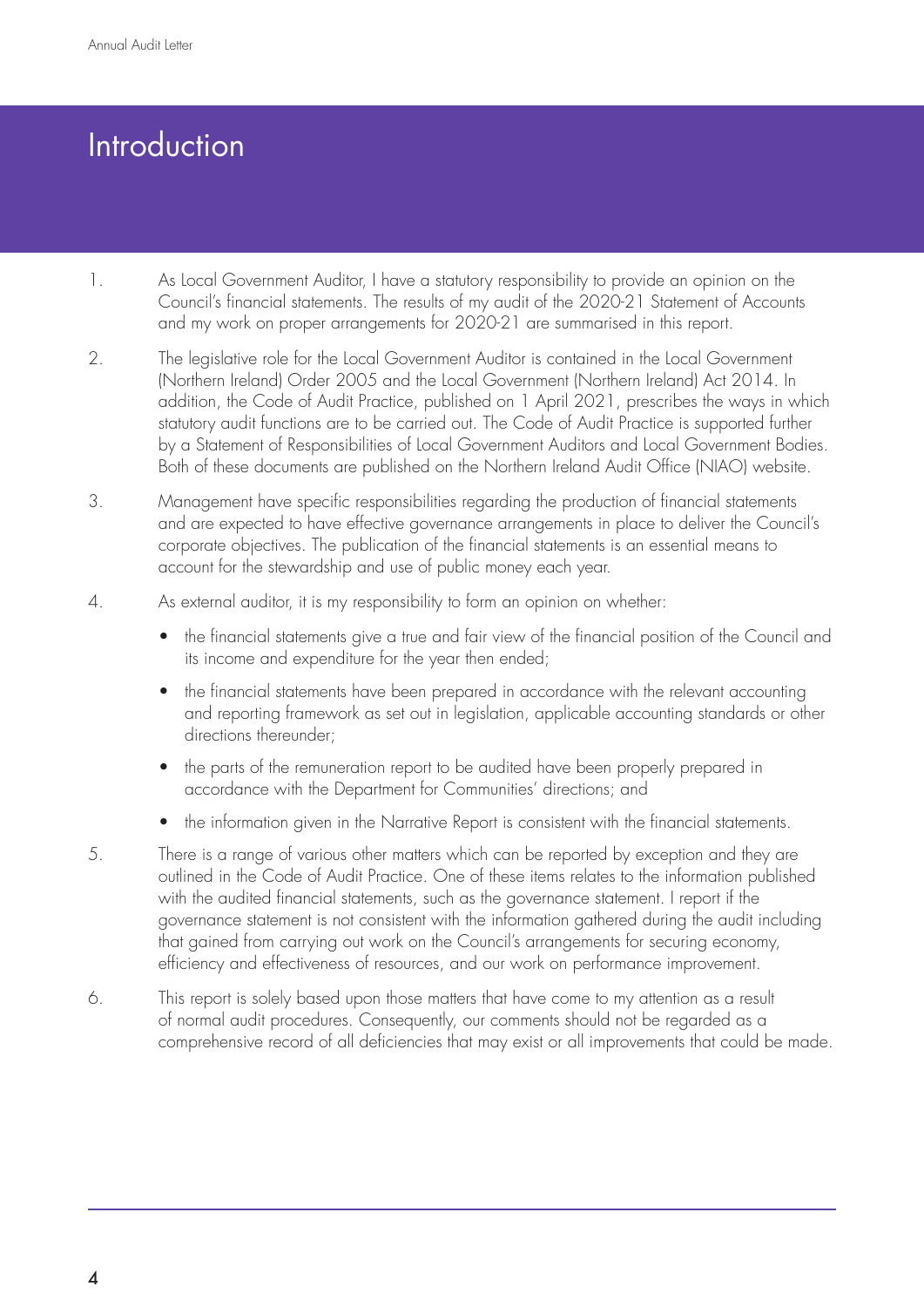## Audit of Financial Statements

#### Statement of Accounts

- 1. The accounts should be prepared in accordance with International Financial Accounting Standards as interpreted for Local Government in the, `Code of Practice on Local Authority Accounting in the United Kingdom'.
- 2. The financial statements were signed by the Chief Financial Officer and submitted for audit on 23 June 2021. Following the audit, the Statement of Accounts were approved by the Council and certified by me within the statutory deadline of 30 September 2021. The Statement of Accounts are published on the Council's website.
- 3. On conclusion of the audit, the 2005 Order requires me to issue a certificate stating the audit is complete and to give an opinion on the statement of the accounts. The audit certificate and opinion are contained within the Statement of Accounts.

### Audit Certificate and Opinion

4. For the year ended 31 March 2021, I gave the following unqualified opinion on the financial statements.

In my opinion:

- the financial statements give a true and fair view, in accordance with relevant legal and statutory requirements and the Code of Practice on Local Authority Accounting in the United Kingdom 2020-21, of the financial position of the Council as at 31 March 2021, and its income and expenditure for the year then ended; and
- the financial statements have been properly prepared in accordance with the Local Government (Accounts and Audit) Regulations (Northern Ireland) 2015 and the Department for Communities' directions issued thereunder.
- 5. At the end of the audit I issue a Report to those charged with Governance, addressed to the Chief Executive of the Council, on the results of the audit, noting the most significant issues, making recommendations and seeking comments. That report is presented separately to the Audit Panel.
- 6. Council's usable reserves have increased from £25.3 million at 31st March 2020 to £31.4 million at 31st March 2021, an increase of £6.1 million. It is important that there are clear plans to utilise these reserves in the future.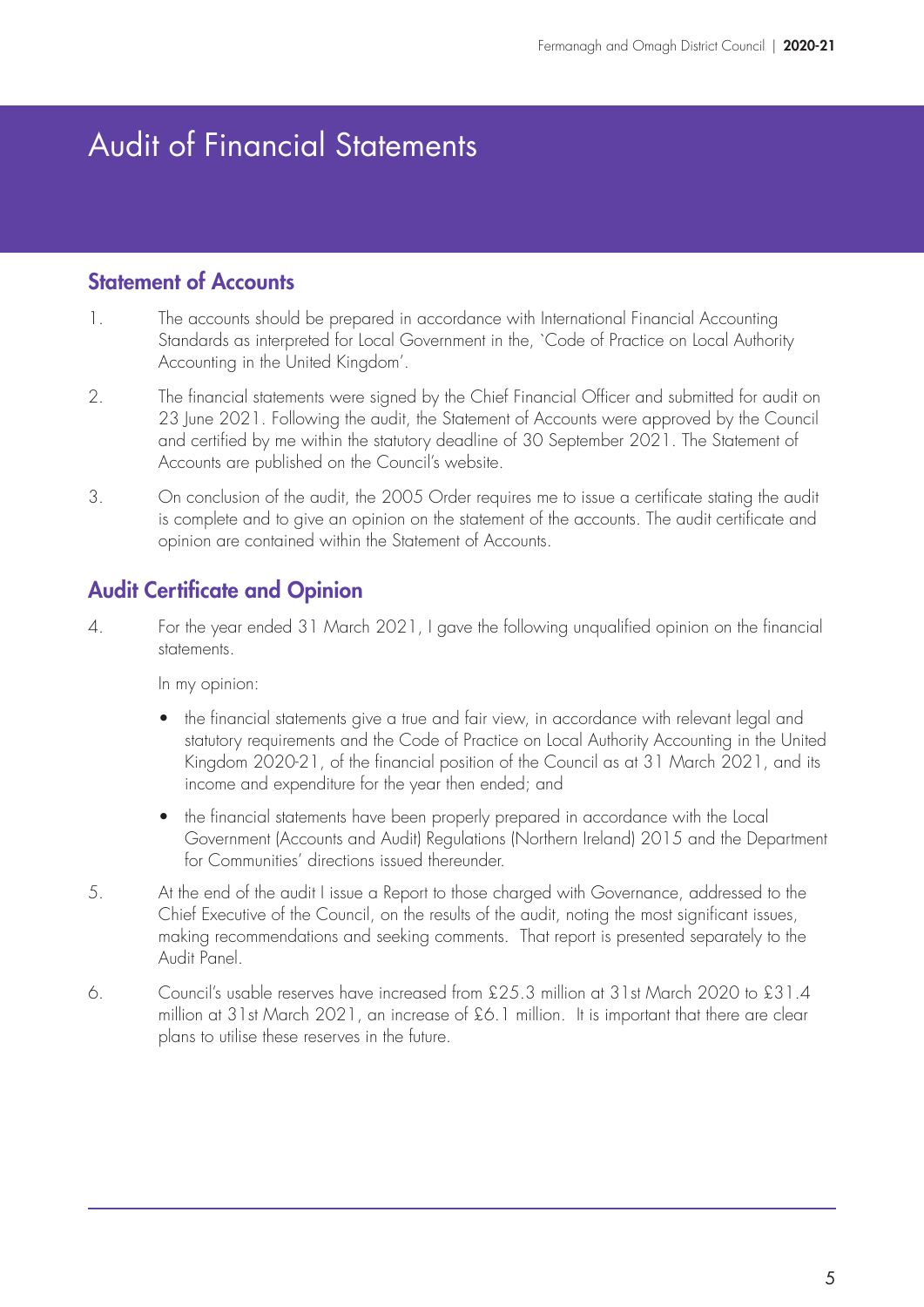### **Key Statistics**

| Income/Expenditure                                                                                                | 2020-21    | 2019-20    | Variance      |
|-------------------------------------------------------------------------------------------------------------------|------------|------------|---------------|
| <b>Total Income</b>                                                                                               | 63,681,761 | 56,282,054 | 7,399,707     |
| <b>Total Expenditure</b>                                                                                          | 56,750,603 | 58,136,976 | (1, 386, 373) |
| Net Expenditure chargeable<br>to the General Fund (reflects<br>adjustments between<br><b>Accounting Basis and</b> |            |            |               |
| <b>Funding Basis)</b>                                                                                             | 195,410    | 290,485    | (95, 075)     |

| , Capital Expenditure in year $\epsilon$ | 10,408,837 | 5,152,491 | 5,256,346 |
|------------------------------------------|------------|-----------|-----------|
|                                          |            |           |           |

| <b>Capital/Reserves/Staff Costs</b> | 2020-21     | 2019-20       | Variance   |
|-------------------------------------|-------------|---------------|------------|
| Useable Reserves                    | 31,409,008  | 25,345,837    | 6,063,171  |
| <b>Long Term Assets</b>             | 143,583,108 | 139, 104, 136 | 4,478,972  |
| <b>Loans Outstanding</b>            | 5,269,348   | 6,172,211     | (902, 863) |

| <b>Staff</b>                                   | 2020-21    | 2019-20    | Variance      |
|------------------------------------------------|------------|------------|---------------|
| Staff numbers (FTE)                            | 732        | 758        | (26)          |
|                                                |            |            |               |
| <b>Staff Costs</b><br>(including Agency Costs) | 26,127,933 | 26,556,128 | (428, 195)    |
|                                                |            |            |               |
| <b>Staff Absence Total</b>                     | 9.69 days  | 13.77 days | $(4.08)$ days |
| - short term                                   | 1.85 days  | 3.30 days  | $(1.45)$ days |
| - long term                                    | 7.84 days  | 10.47 days | (2.63) days   |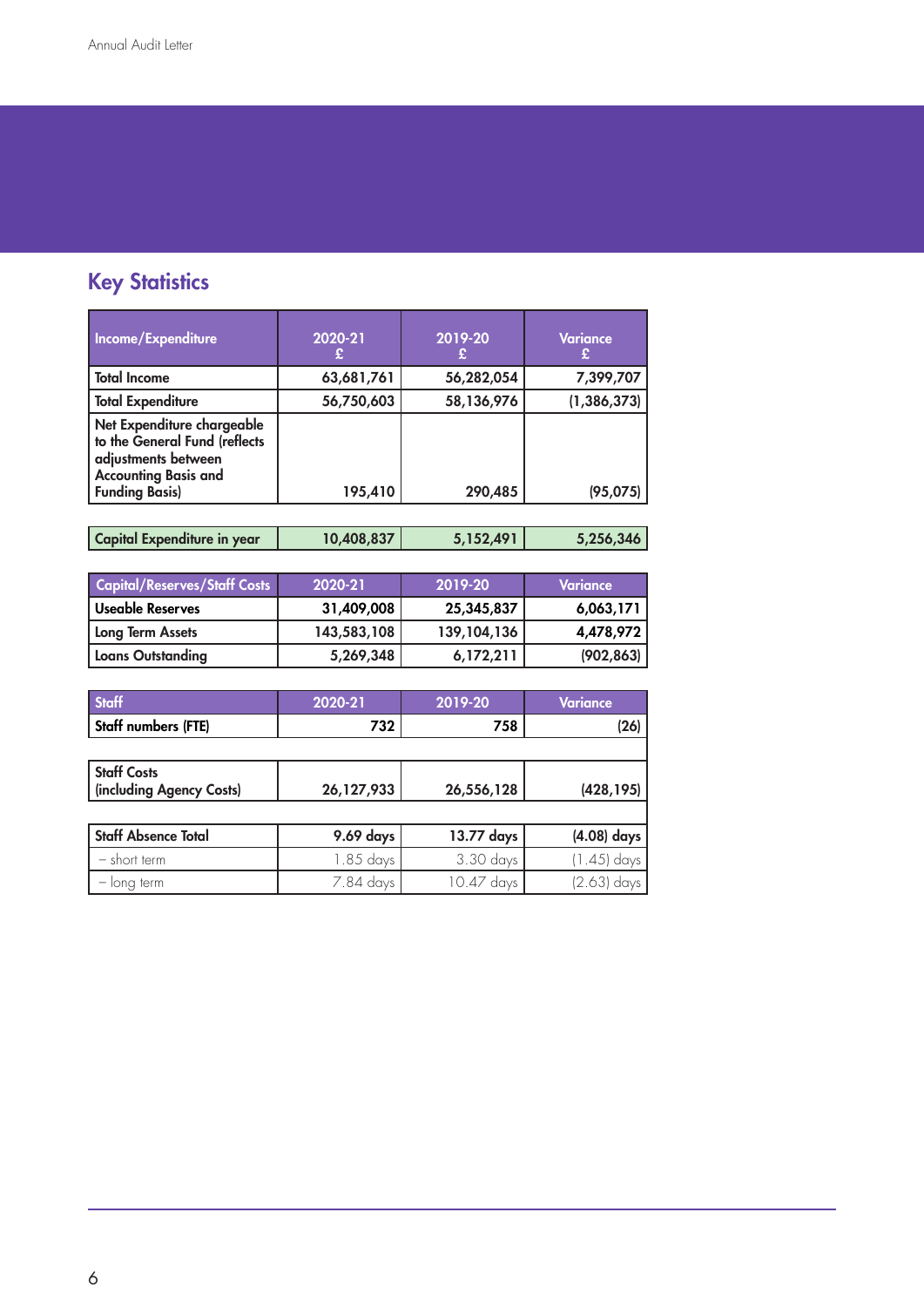### Work on economy, efficiency and effectiveness

#### Proper Arrangements

- 1. The Local Government (Northern Ireland) Order 2005 requires me to be satisfied that the Council has in place proper arrangements for securing economy, efficiency and effectiveness in the use of its resources.
- 2. The Council is required to maintain an effective system of internal control that supports the achievement of their policies, aims and objectives, while safeguarding and securing value for money from the public funds and other resources at their disposal.
- 3. My review of the Council's arrangements for securing value for money covered a wide range of areas including:
	- Strategic priorities, financial strategies and policies;
	- Financial reporting systems and sound financial internal controls;
	- Procurement strategies and policies to deliver sustainable outcomes and value for money;
	- Promoting a good governance environment including managing risks and systems of internal control;
	- Asset management strategies and policies to safeguard assets, deliver objectives and generate value for money; and
	- A framework to manage the workforce to effectively support the achievement of strategic priorities.
- 4. On the basis of my review this year, I am satisfied the Council has in place proper arrangements to secure economy, efficiency and effectiveness in the use of its resources.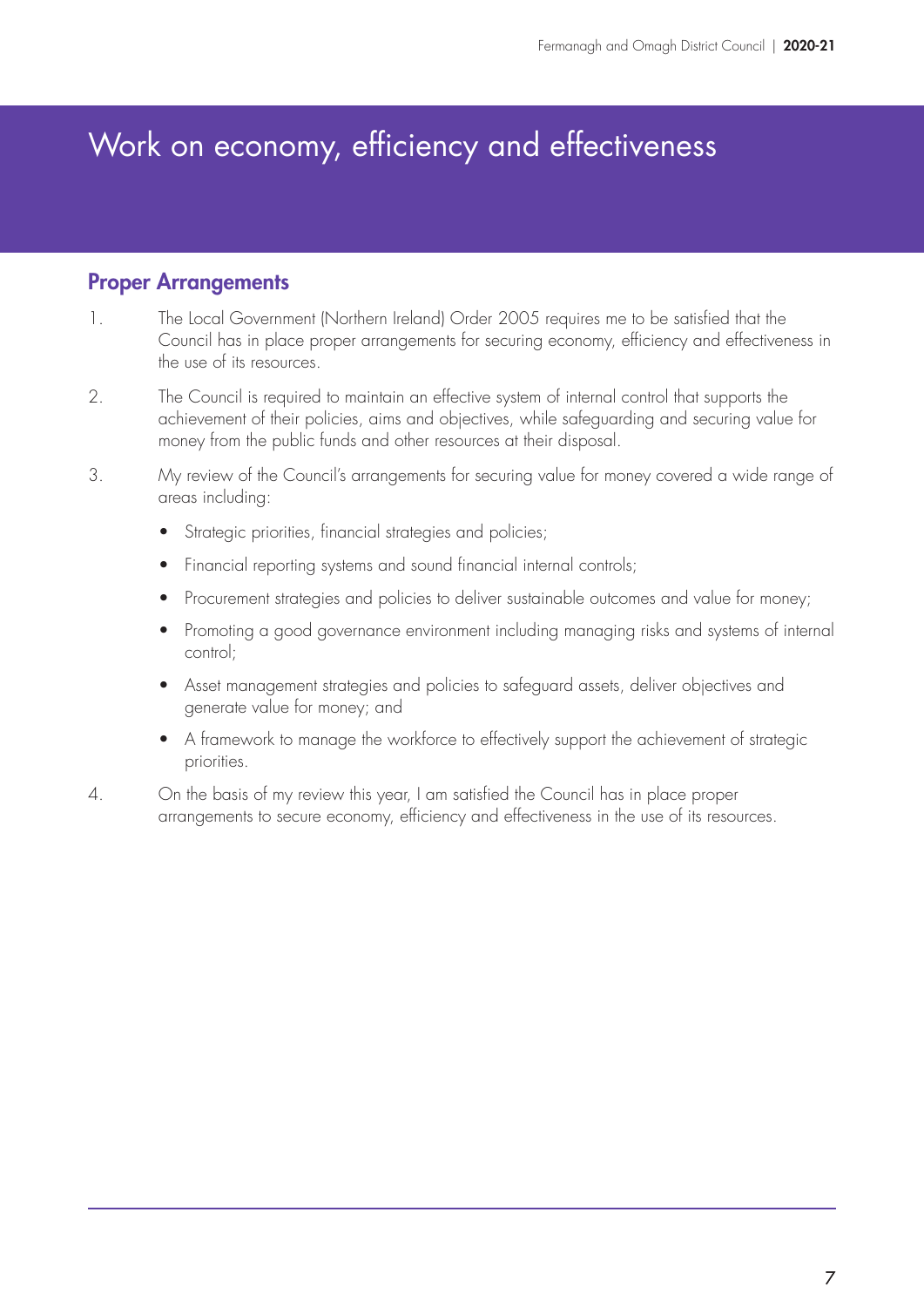### Governance

#### Annual Governance Statement

- 1. The Local Government (Accounts and Audit) Regulations (Northern Ireland) 2015 requires the Council to conduct a review, at least once in a financial year, of the effectiveness of its governance framework (including its system of internal control) and to then approve an Annual Governance Statement.
- 2. I am required to report if the Annual Governance Statement:
	- does not reflect compliance with the Code of Practice on Local Authority Accounting in the United Kingdom 2020-21;
	- does not comply with proper practices specified by the Department for Communities; or
	- is misleading or inconsistent with other information I am aware of from my audit
- 3. My review did not highlight any inconsistencies.

#### Internal Audit

4. The 2015 Regulations also require councils to undertake an adequate and effective internal audit of its accounting records and of its systems of risk management, internal controls and governance processes using current internal auditing standards. The Council has a shared Internal Audit function comprising both an in-house Internal Auditor and outsourced consultants that conducted a review on the effectiveness of the systems of internal controls in place during 2020-21. The findings of this work were presented to the Council's Audit Panel for review and considered by me as part of the audit process.

### Audit Panel

- 5. It is essential that Members exercise effective scrutiny of the internal controls processes and procedures in place within the Council. One way that Members carry out this function is through the Audit Panel.
- 6. The Audit Panel is also invited to review my audit reports and my staff attend meetings to present audit findings.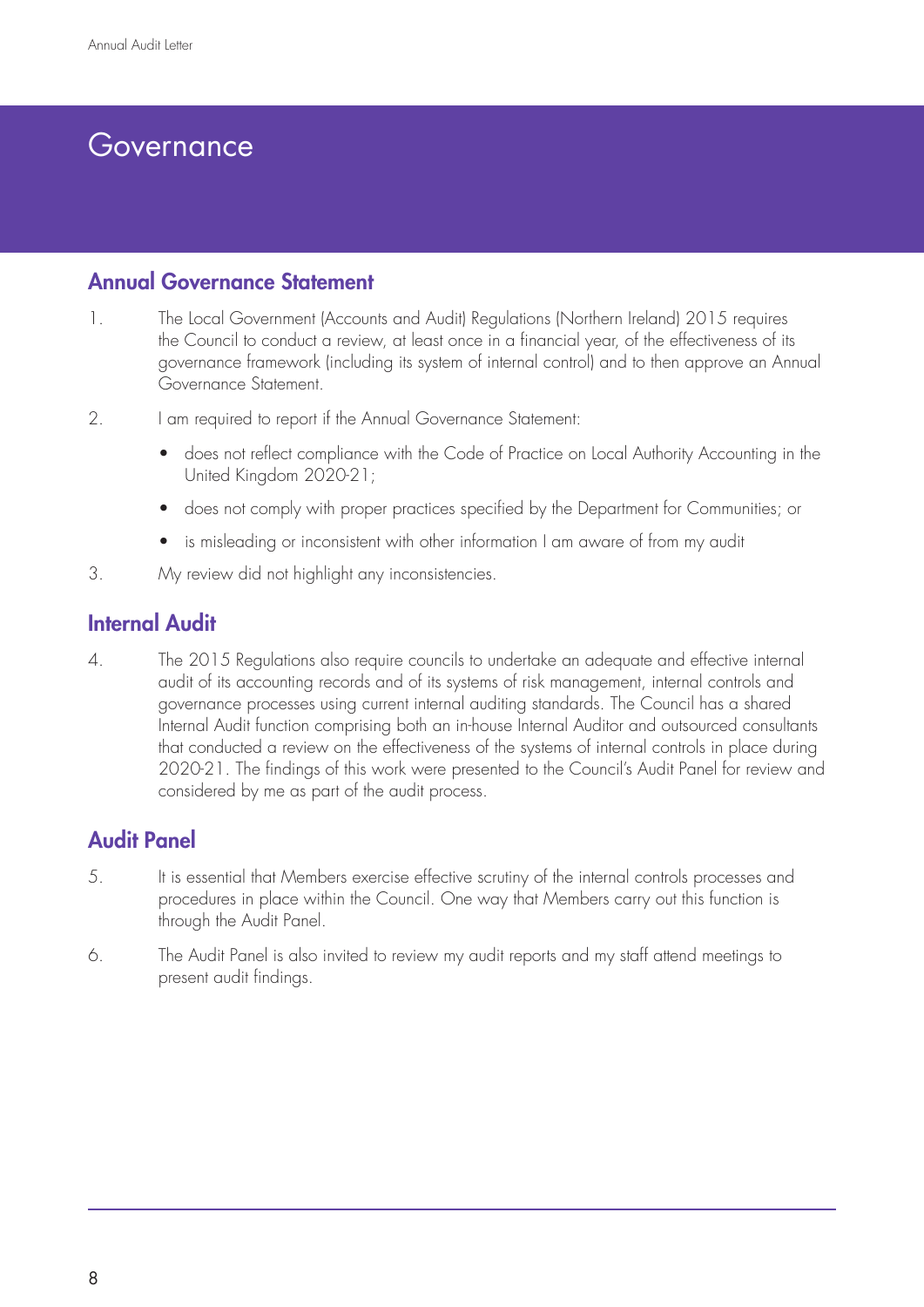### Other areas of audit interest

#### Absenteeism

1. For the twelve months to the end of March 2021, the average number of day's sick absence in the Council was 9.69 days per full time employee as compared to 13.77 days in 2019-20. The Council has told me that the decrease of 4.08 days was mainly due to an overall reduction in both long-term and short-term absence, however there was a greater reduction in short-term absence which may be attributable to more employees working from home due to the Covid-19 pandemic and a reduction in the levels of seasonal colds and flus (which tend to cause shortterm sickness absence).

Due to the continued impact of the Covid-19 pandemic it has not been possible to implement any additional sickness absence management measures (above those ongoing measures) and the Council expects to see a higher level of sickness absence in 2021/22 due to much more community transmission and higher levels of coronavirus infection.

2. The Local Government Auditor produced a good practice guide on [Managing Attendance in](https://www.niauditoffice.gov.uk/sites/niao/files/media-files/244347%20NIAO%20Managing%20Attendance%20in%20Central%20and%20Local%20Government_%28WEB%20PDF%29__6.pdf)  [Central and Local Government](https://www.niauditoffice.gov.uk/sites/niao/files/media-files/244347%20NIAO%20Managing%20Attendance%20in%20Central%20and%20Local%20Government_%28WEB%20PDF%29__6.pdf) on 23 November 2020. The report provides an overview of sickness absence across central and local government in Northern Ireland and sets out key principles for managing attendance that are consistent across the public sector.

#### Local Government Auditor's Report – 2021

- 3. The annual [Local Government Auditor's Report](https://www.niauditoffice.gov.uk/sites/niao/files/media-files/246499_NIAO_LGA%20Report__%28Combined%20WEB%20PDF__Final%29.pdf) was published on 21st December 2021 and is available on the NIAO website. The report summarises my perspective on financial audits and performance improvement work in the year to 31 March 2021.
- 4. The Report highlights areas of strength and areas for improvement within local councils. It also considers important issues that may affect councils in the medium term. The Council and its members should consider this report in the context of its own activities for any improvements that could be made.

#### Performance improvement audit and assessment

- 5. Under the Local Government (Northern Ireland) Act 2014 the Council has a statutory duty to make arrangements to secure continuous improvement in the exercise of its functions and to set improvement objectives for each financial year.
- 6. Under the current legislation, each year councils are required to produce an Annual Improvement Plan for the year ahead and a self-assessment report for the year just past. The Local Government Auditor is required to audit the prior year self-assessment report and the incoming Annual Improvement Plan and assess whether the Council is likely to have complied with the legislation.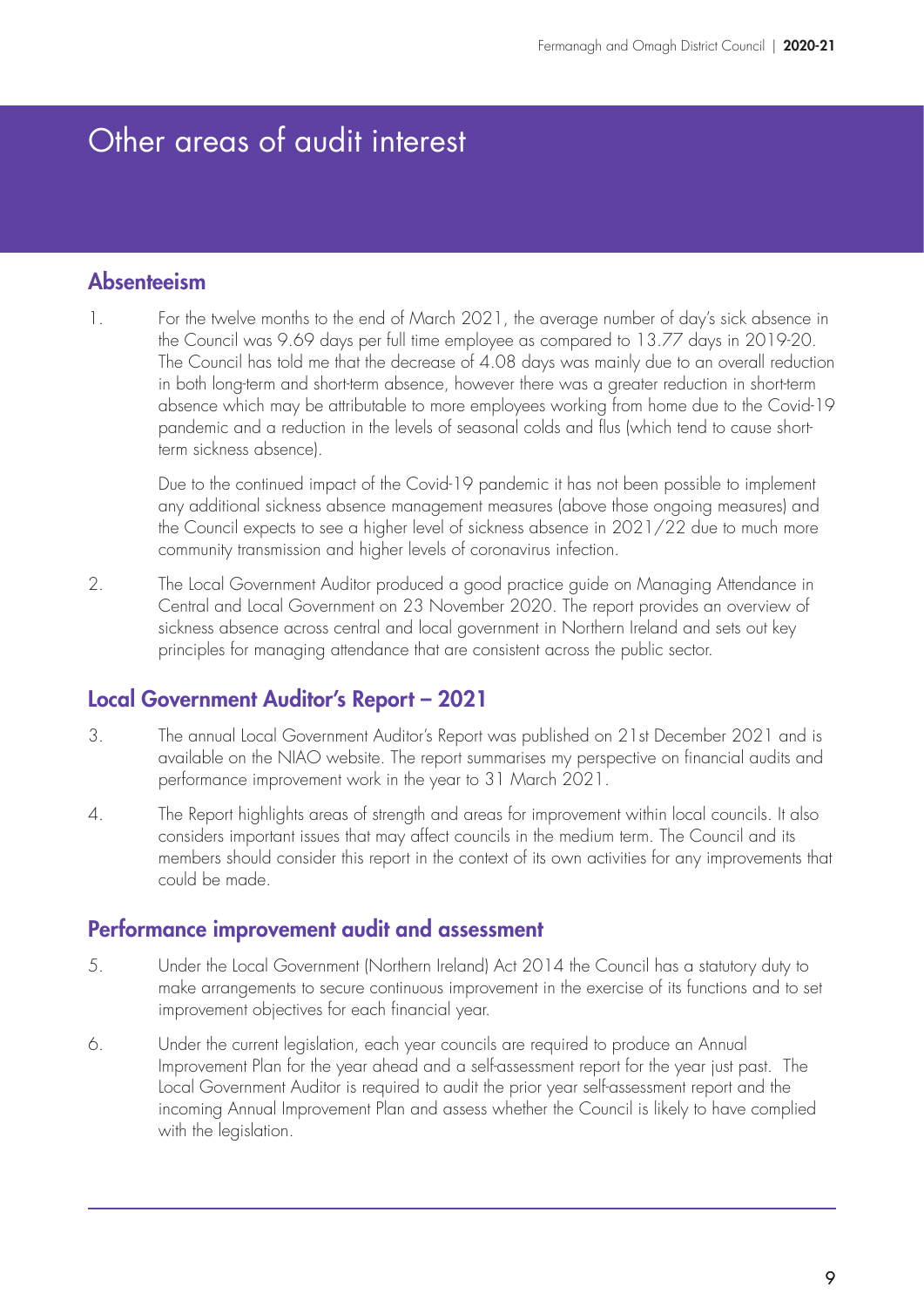- 7. The onset of the COVID-19 pandemic led the Department to propose a reduction in the performance improvement work undertaken by councils, and consequently the improvement audit and assessment work to be carried out in 2020. Councils were still required to produce a self-assessment of their performance in 2019-20 but did not have to produce an Annual Improvement plan for 2020-21. The Local Government Auditor was required to audit the 2019-20 self-assessment report. Given the impact of the COVID-19 pandemic on normal council services I concluded that I am unable to assess whether the Council was likely to comply with Part 12 of the Local Government Act (Northern Ireland) 2014 (the Act) during 2020-21.
- 8. My Annual Improvement Report summarising the audit of the 2019-20 self-assessment report will be published in March 2022.

### **WGA**

- 9. Whole of Government Accounts (WGA) are consolidated financial statements for the whole of the UK public sector. The National Audit Office audits these accounts and sets the overall audit approach. As such the Council is within the band of organisations in 2020-21 where additional audit procedures were not required.
- 10. The Whole of Government Accounts annual return has been submitted for HM Treasury's consolidation process.

#### NFI

- 11. The Council participates in the National Fraud Initiative, a UK wide data matching exercise undertaken every two years that is designed to highlight savings for the public sector as a whole.
- 12. Data matching for the period 1 April 2020 to 31 March 2022 is currently underway and the results are due to be published in June 2022.

#### Audit Fee

13. The audit fee for the financial audit is in line with the estimate and the performance improvement audit fee has been decreased to reflect a reduced audit requirement in light of the pandemic.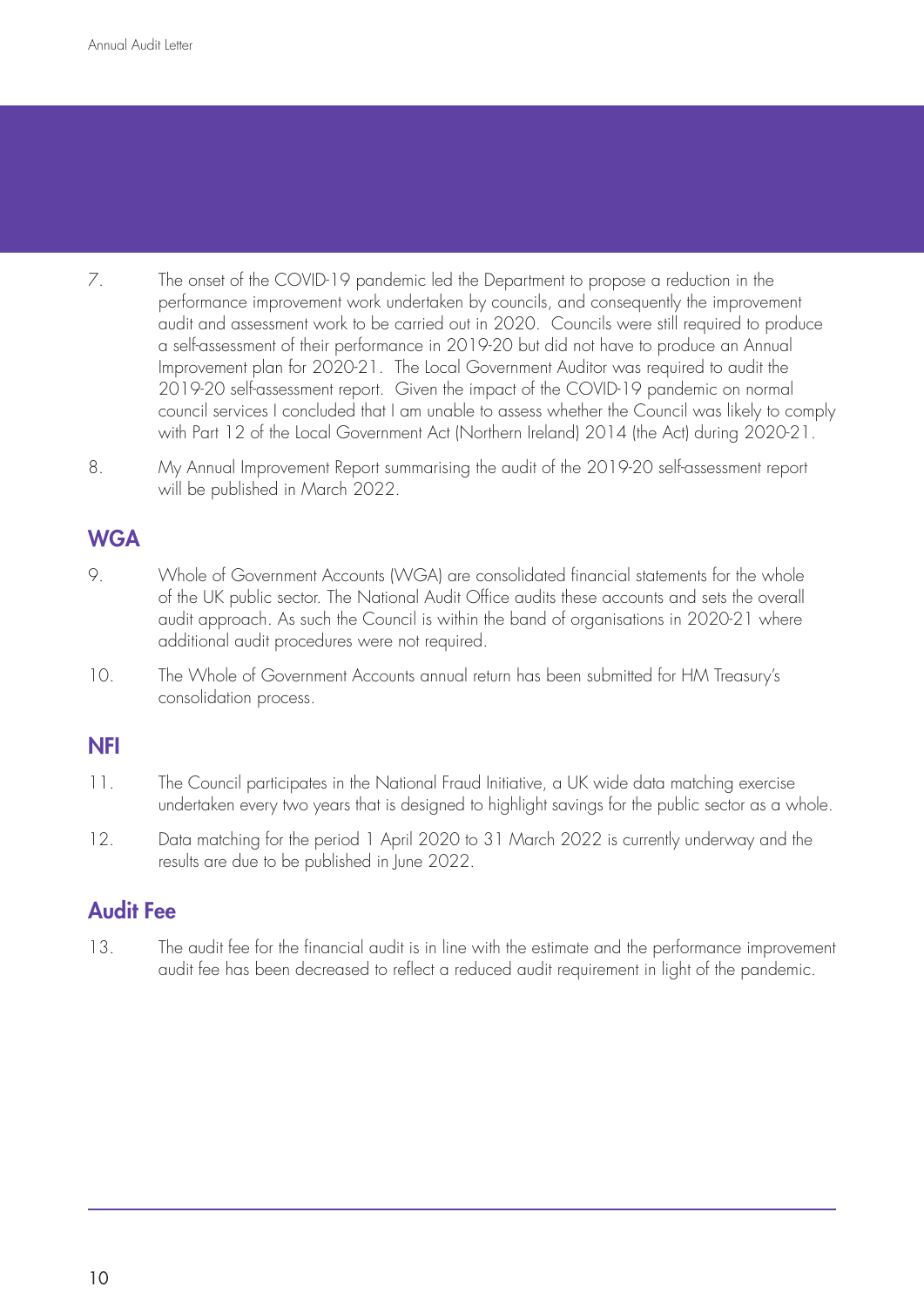# **Outlook**

#### Brexit considerations

1. The United Kingdom left the EU on 31 January 2020, and completed the transition period on 31 December 2020. Issues affecting Councils to date have included funding of Council programmes, cross border trade, tourism, imports and exports, employment, local supplies and local business. These issues and other related matters are considered at the monthly SOLACE meetings to ensure that all councils are taking a consistent approach. Council officers are continuing to work with colleagues across the 11 councils to ensure that areas of risk are identified, and appropriate measures are in place to manage these risks where possible.

### COVID-19 considerations

- 2. The COVID-19 pandemic has had a significant impact on society and on the economy. Councils have had to adapt quickly to ensure continued provision of their key critical services such as waste collection and disposal, community support, and registrations of deaths and burial services. Additionally, Councils will have suffered losses in income from the closure of their income-generating facilities and services such as leisure centres.
- 3. In May 2020, the Minister for Communities in Northern Ireland announced that the Executive was allocating £20.3 million<sup>1</sup> to councils to assist them with their financial pressures up to the end of June 2020 as a result of COVID-19. This funding was to allow councils to continue to provide essential services. An additional £40 million2 was announced in September 2020 to support the operation of all 11 councils. In October 2020, the Executive allocated a further  $£15$  million<sup>3</sup> to councils to ensure that they continued to positively contribute to the response to, and recovery from COVID-19.
- 4. In a Written Statement to the Assembly<sup>4</sup> on 20 May 2021 the Finance Minister announced further COVID 19 funding to address a range of pressures. This included £10 million to Councils to ensure the continued delivery of local public services, as well as £3 million to support council-managed community development and advice services via the Community Support Programme.
- 5. There is no doubt there will continue to be wide reaching impacts from the pandemic for many years to come. There will be continuing challenges for councils to deliver a balanced budget, even with central government support and therefore it is extremely important that the Council has detailed medium term financial plans which are regularly monitored and updated.

<sup>1</sup> https://www.finance-ni.gov.uk/sites/default/files/publications/dfp/Covid-19%20funding%20allocations\_0.pdf

<sup>2</sup> https://www.communities-ni.gov.uk/news/ps40m-allocated-help-address-pressures-faced-by-local-councils

<sup>3</sup> https://www.communities-ni.gov.uk/news/ni-chuilin-welcomes-further-funding-councils

<sup>4</sup> [https://www.finance-ni.gov.uk/sites/default/files/publications/dfp/May%202021-22%20COVID%2019%20](https://www.finance-ni.gov.uk/sites/default/files/publications/dfp/May%202021-22%20COVID%2019%20Funding%20-%20WMS.pdf) [Funding%20-%20WMS.pdf](https://www.finance-ni.gov.uk/sites/default/files/publications/dfp/May%202021-22%20COVID%2019%20Funding%20-%20WMS.pdf)